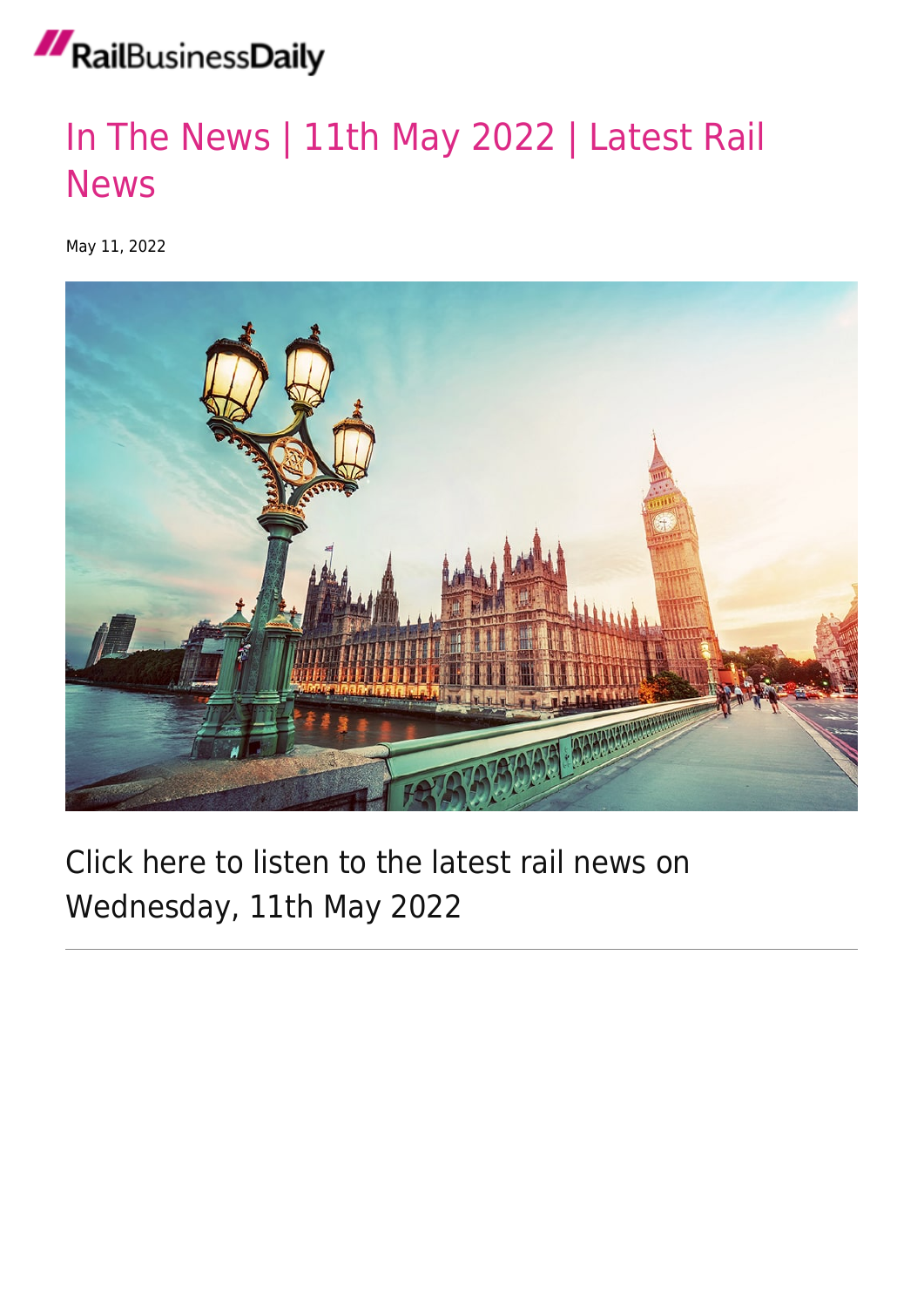## RailBusinessDaily



## We are Coyle

**Established in 1988, Coyle are one** of the UK's largest family-run recruitment agencies

InTheNews: The latest rail news on Wednesday, 11th May 2022

Officials from across the rail industry have responded to the Transport Bill announcement in the Queen's Speech, which includes plans to improve the industry.

Andy Bagnall, director general at the Rail Delivery Group, said: the announcement was "an important milestone towards delivering a better railway for customers and the nation as a whole" while RIA's Darren Caplan said it would have been good to see Great British Railways mentioned specifically in the speech to ensure progress is made.

Meanwhile Norman Baker, from Campaign for Better Transport, said he was disappointed at the lack of mention of legislation to address the railway's "failing ticketing system" and said "whole-sale reform" is needed to provide the more reliable service that has been promised.

Read the full story here:

<https://news.railbusinessdaily.com/rail-industry-welcomes-transport-bill-announced-in-the-queens-speech/>

Network Rail has extended its contract with British Steel to retain the company as its principal steel supplier on the railways, with the firm unveiling plans for two new multi-million-pound facilities at its Scunthorpe headquarters.

The Yorkshire Post reports that following the two-year extension of the contract, British Steel will create a multi-million-pound new storage facility for long length rails and a dedicated train servicing facility to provide maintenance to Network Rail's Rail Delivery Trains.

The contract, which runs until the end of Control Period 6 will see the company supply more than one million tonnes of rail in a decade – enough to cover 19,000 km.